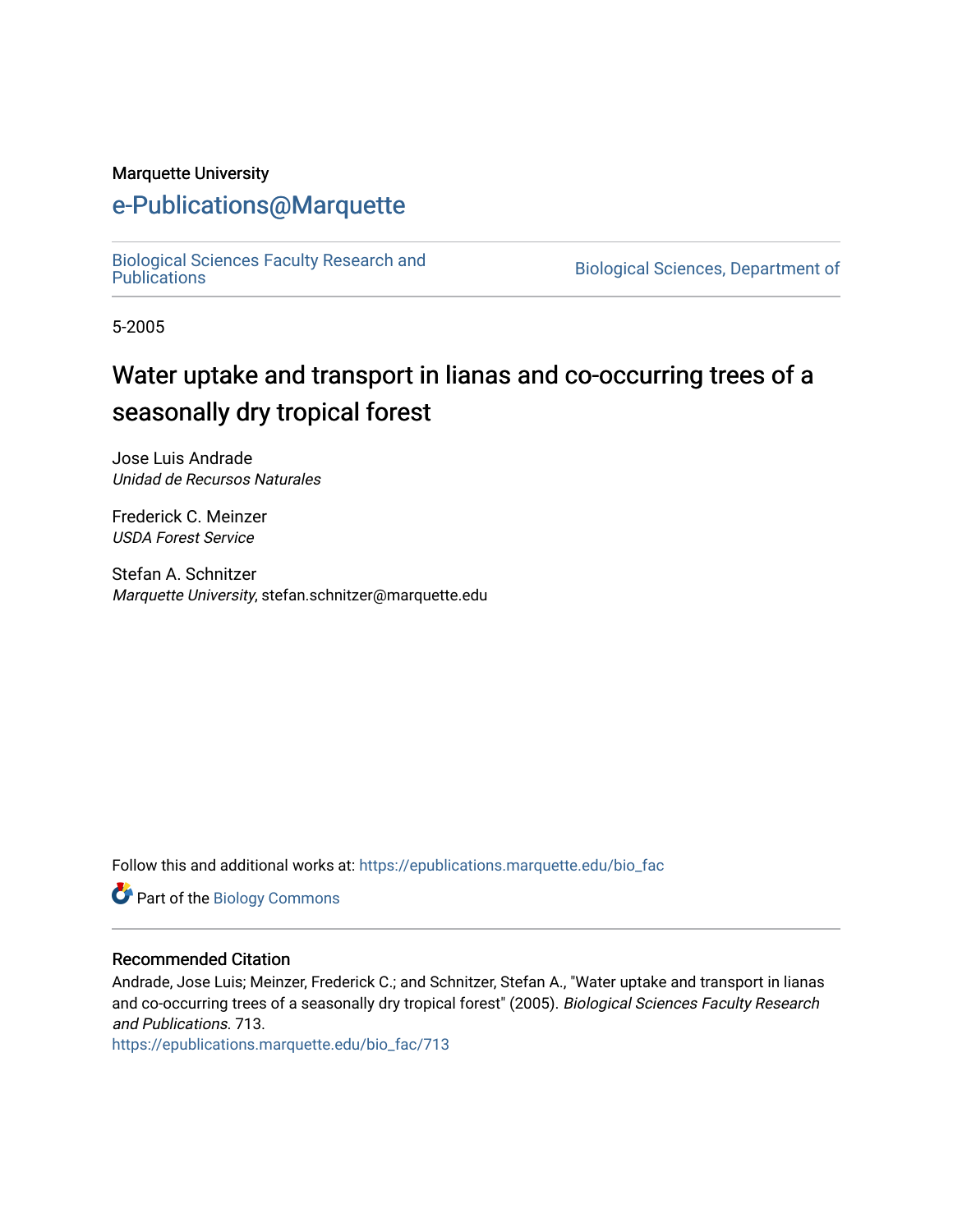**Marquette University**

# **e-Publications@Marquette**

# *Biology Faculty Research and Publications/College of Arts and Sciences*

*This paper is NOT THE PUBLISHED VERSION;* **but the author's final, peer-reviewed manuscript.** The published version may be accessed by following the link in the citation below.

*Trees*, Vol. 19, No. 3 (May, 2005): 282-289. DOI. This article is © Springer and permission has been granted for this version to appear in [e-Publications@Marquette.](http://epublications.marquette.edu/) Springer does not grant permission for this article to be further copied/distributed or hosted elsewhere without the express permission from Springer.

# Water uptake and transport in lianas and cooccurring trees of a seasonally dry tropical forest

José Luis Andrade

Centro de Investigación Científica de Yucatán, A. C. Unidad de Recursos Naturales, Mérida, Mexico

#### Frederick C. Meinzer

USDA Forest Service, Forestry Sciences Laboratory, Corvallis, USA Department of Biology, University of Miami, Coral Gables, USA

#### Stefan A. Schnitzer

Department of Biological Sciences, University of Wisconsin–Milwaukee, Milwaukee, USA

# Abstract

Water uptake and transport were studied in eight liana species in a seasonally dry tropical forest on Barro Colorado Island, Panama. Stable hydrogen isotope composition (δD) of xylem and soil water, soil volumetric water content (θ<sub>v</sub>), and basal sap flow were measured during the 1997 and 1998 dry seasons. Sap flow of several neighboring trees was measured to assess differences between lianas and trees in magnitudes and patterns of daily sap flow. Little seasonal change in  $\theta_v$  was observed at 90–120 cm depth in both years. Mean soil water  $\delta D$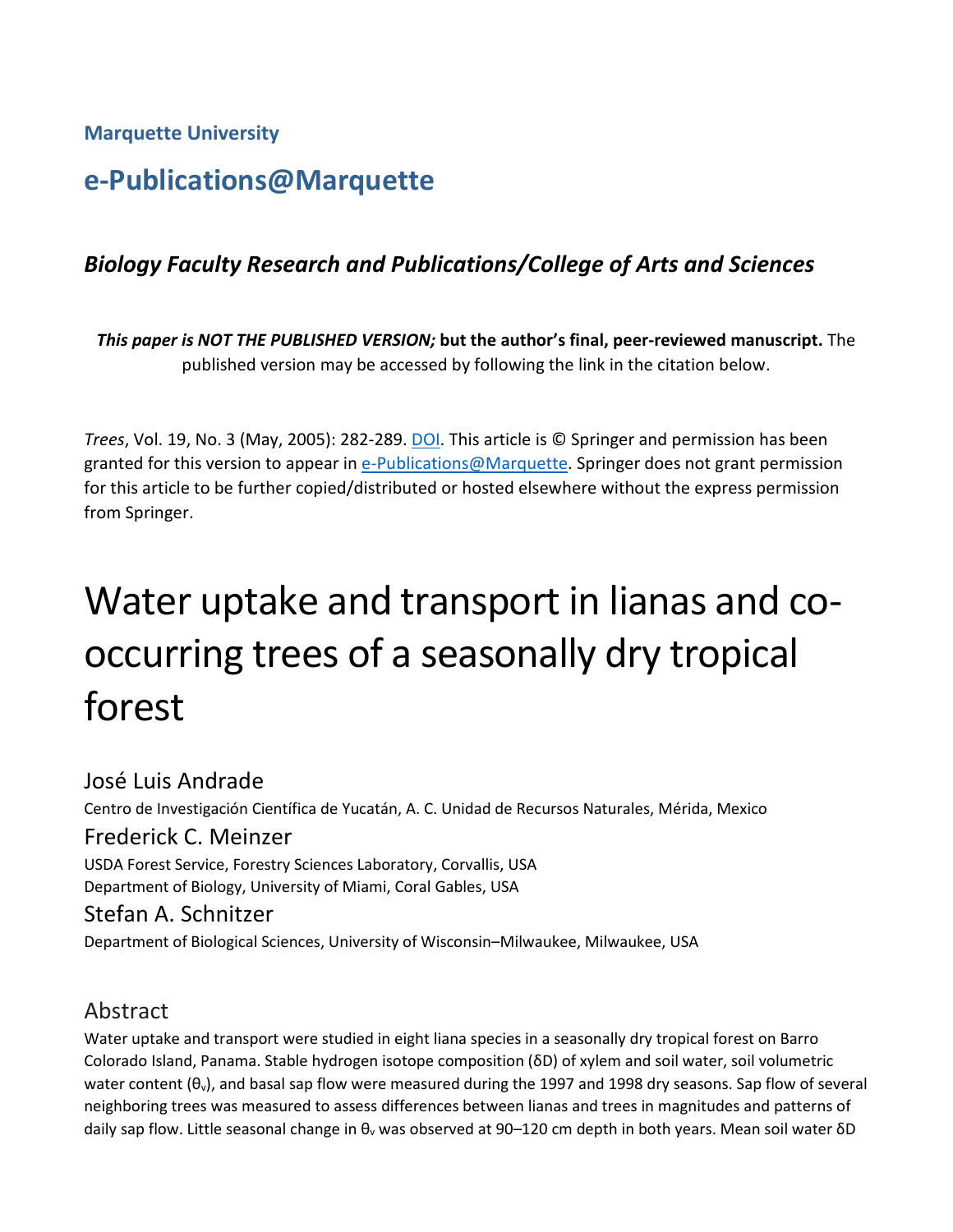during the dry season was −19‰ at 0–30 cm, −34‰ at 30–60 cm, and −50‰ at 90–120 cm. Average values of xylem δD among the liana species ranged from –28‰ to –44‰ during the middle of the dry season, suggesting that water uptake was restricted to intermediate soil layers (30–60 cm). By the end of the dry season, all species exhibited more negative xylem δD values (–41‰ to –62‰), suggesting that they shifted to deeper water sources. Maximum sap flux density in co-occurring lianas and trees were comparable at similar stem diameter (DBH). Furthermore, lianas and trees conformed to the same linear relationship between daily sap flow and DBH. Our observations that lianas tap shallow sources of soil water at the beginning of the dry season and that sap flow is similar in lianas and trees of equivalent stem diameter do not support the common assumptions that lianas rely primarily on deep soil water and that they have higher rates of sap flow than co-occurring trees of similar stem size.

#### Introduction

One important feature of tropical rain forests is the abundance of climbing plants, especially woody climbers such as lianas, which are present in both primary and secondary forests and are conspicuous in gaps and clearings (Richards [1996;](https://link.springer.com/article/10.1007/s00468-004-0388-x#CR35) Schnitzer and Bongers [2002\)](https://link.springer.com/article/10.1007/s00468-004-0388-x#CR36). Lianas typically constitute about 25% of the woody stem abundance and species richness in many tropical forests (Gentry [1991](https://link.springer.com/article/10.1007/s00468-004-0388-x#CR17)), where they can utilize about 40% or more of the canopy tree species for support (Putz [1984](https://link.springer.com/article/10.1007/s00468-004-0388-x#CR33)). The slender stems of lianas can be more than 100 m long, potentially increasing the resistance to water transport from the soil to the leaves. Nevertheless, the water conducting capacity of lianas is generally thought to be greater than in trees of comparable stem diameter because of their longer and wider vessels (Zimmermann [1983;](https://link.springer.com/article/10.1007/s00468-004-0388-x#CR42) Carlquist [1985;](https://link.springer.com/article/10.1007/s00468-004-0388-x#CR3) Gartner et al. [1990;](https://link.springer.com/article/10.1007/s00468-004-0388-x#CR16) Ewers et al. [1991,](https://link.springer.com/article/10.1007/s00468-004-0388-x#CR12) [1997\)](https://link.springer.com/article/10.1007/s00468-004-0388-x#CR11).

The presence of large diameter vessels and high leaf area: sapwood area ratios in lianas has led to the expectation that lianas have higher sap flow rates per stem cross-sectional area than co-occurring trees. However, this assumption is supported by limited evidence and may not be universally true. It has been reported that vines transpire more than trees with similar stem diameter in an Amazonian secondary forest, although trees show smaller reduction in transpiration from the wet to the dry season than do vines (Restom and Nepstad [2001\)](https://link.springer.com/article/10.1007/s00468-004-0388-x#CR34). Fichtner and Schulze [\(1990\)](https://link.springer.com/article/10.1007/s00468-004-0388-x#CR13) reported high sap flow and transpiration rates of three climbing plants in a tropical deciduous forest, but no comparative data on trees in the same site, measured with the same techniques, under the same environmental conditions, were obtained. However, despite the latest recognition that lianas play an integral role in several aspects of tropical forest dynamics (Schnitzer and Bongers [2002\)](https://link.springer.com/article/10.1007/s00468-004-0388-x#CR36), studies on water transport and belowground acquisition of water by liana species are uncommon. Such studies are required to understand the interactions of lianas with other plant life forms and their contribution to wholeforest transpiration.

Stable isotope techniques have been used non-invasively to study spatial and temporal partitioning of soil water uptake in both temperate and tropical regions (Ehleringer and Dawson [1992;](https://link.springer.com/article/10.1007/s00468-004-0388-x#CR9) Flanagan et al. [1992;](https://link.springer.com/article/10.1007/s00468-004-0388-x#CR14) Jackson et al. [1995,](https://link.springer.com/article/10.1007/s00468-004-0388-x#CR23) [1999;](https://link.springer.com/article/10.1007/s00468-004-0388-x#CR24) Le Roux et al. [1995;](https://link.springer.com/article/10.1007/s00468-004-0388-x#CR28) Dawson [1996;](https://link.springer.com/article/10.1007/s00468-004-0388-x#CR7) Dawson and Pate [1996\)](https://link.springer.com/article/10.1007/s00468-004-0388-x#CR8). Stable hydrogen (<sup>1</sup>H, <sup>2</sup>H or D) isotope composition of the soil water usually varies with depth because of evaporative fractionation, which results in an enrichment of the heavier isotope in the upper soil layers. In tropical regions, evaporative fractionation is one of the major factors leading to variations in the isotope composition of soil water during prolonged dry periods. A number of studies have used xylem water isotope data to demonstrate partitioning of soil water resources among different species of tropical woody plants (Jackson et al. [1995,](https://link.springer.com/article/10.1007/s00468-004-0388-x#CR23) [1999;](https://link.springer.com/article/10.1007/s00468-004-0388-x#CR24) Meinzer et al. [1999\)](https://link.springer.com/article/10.1007/s00468-004-0388-x#CR29), as well as among different sized individuals of the same species (Dawson [1996;](https://link.springer.com/article/10.1007/s00468-004-0388-x#CR7) Meinzer et al. [1999\)](https://link.springer.com/article/10.1007/s00468-004-0388-x#CR29). In addition, seasonal differences in xylem water isotope ratios support the idea that exploitation of progressively deeper sources of water may permit some species to maintain relatively high rates of sap flow during a prolonged dry season (Dawson and Pate [1996;](https://link.springer.com/article/10.1007/s00468-004-0388-x#CR8) Meinzer et al. [1999\)](https://link.springer.com/article/10.1007/s00468-004-0388-x#CR29).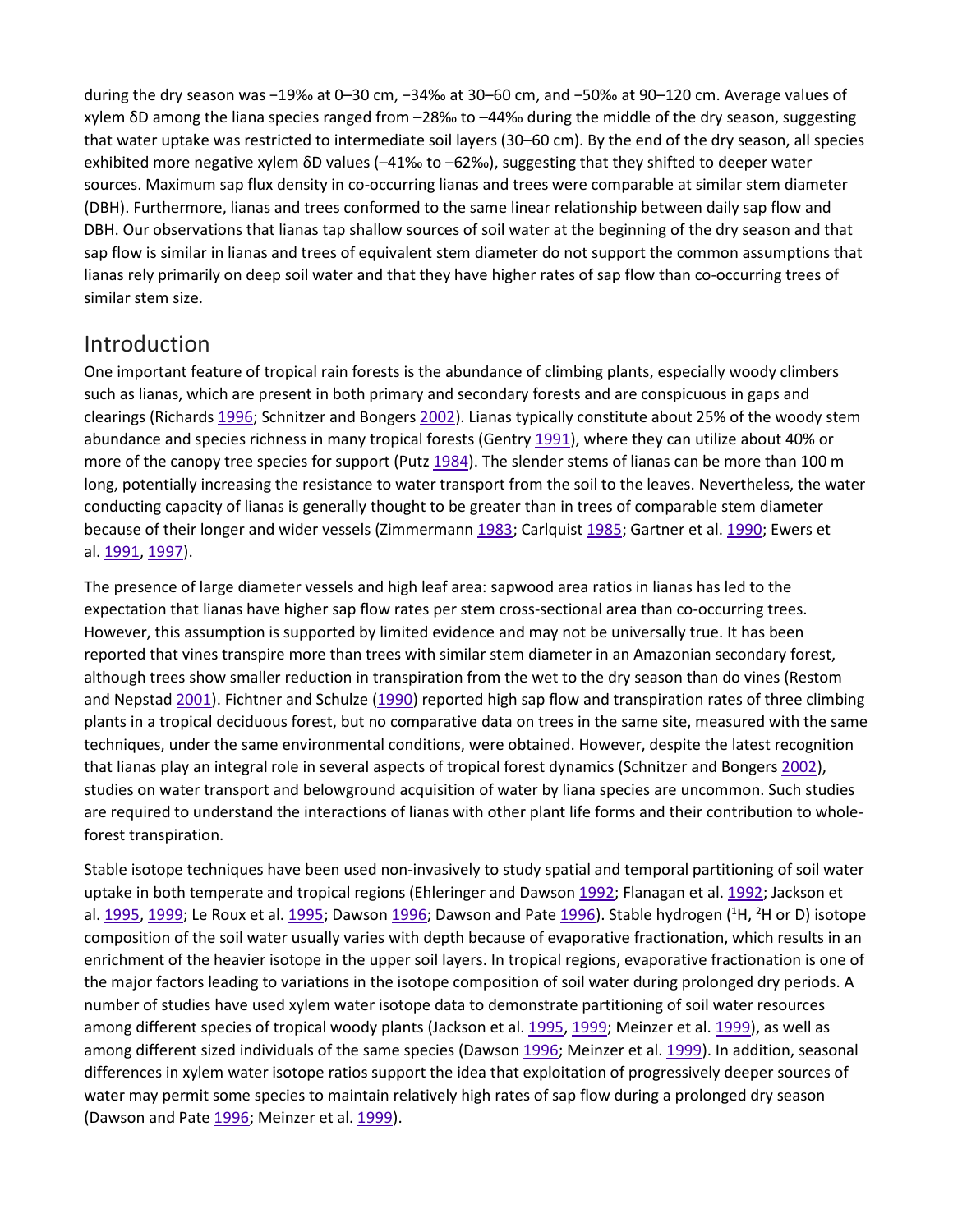Although lianas are widely believed to tap deep sources of soil water and have high rates of water use, there is a paucity of published studies in which water uptake and transport have been characterized simultaneously in lianas and co-occurring trees. In the present study, we investigated diurnal patterns of sap flow and its response to environmental variables in several liana and co-occurring tree species in a seasonally dry tropical forest on Barro Colorado Island, Panama. We also employed stable hydrogen isotope analyses to assess the degree of spatial and temporal partitioning of soil water among the liana species.

# Materials and methods

#### Field site and species

Field measurements were conducted from January through April in 2 consecutive years (1997 and 1998) on Barro Colorado Island (BCI), Panama (9° 09′N, 79° 51′W). The island is covered by semi-evergreen moist tropical forest with a canopy height of 35–40 m and has a mean annual rainfall of 2,600 mm, with a marked dry season from mid-December through April (Leigh and Wright [1990\)](https://link.springer.com/article/10.1007/s00468-004-0388-x#CR27). The study site was located on a plateau near a permanent 50-ha plot, established in 1980 (Hubbell and Foster [1983\)](https://link.springer.com/article/10.1007/s00468-004-0388-x#CR22). Fifteen circular plots (30 m in diameter) were established during 1996 in which trees greater than 20 cm DBH and lianas greater than 5 cm DBH were marked and identified. Liana species represented by at least three different individuals with their crowns in the canopy were chosen for measurements of xylem sap δD and sap flow. A subset of trees was also selected in the same plots and used to measure sap flow at the same time as in the neighboring lianas. A list of the eight liana species studied, their size, and their relative abundances are presented in Table [1.](https://link.springer.com/article/10.1007/s00468-004-0388-x#Tab1)

#### Table 1

Abundance of liana species used for xylem water samples and sap flow measurements. The size-class density distribution data are from 16 (24×36 m) plots (13,824 m<sup>2</sup> total area) located in intact old-growth forest stands on BCI. All individuals >50 cm height and >0.3 cm DBH were included. Data are reported on number of individuals per ha (Schnitzer and Carson, unpublished information)

| Species                             | Family          | Density (per |                |       |
|-------------------------------------|-----------------|--------------|----------------|-------|
|                                     |                 | ha)          |                |       |
|                                     |                 | <5 cm dbh    | 5 to 10 cm dbh | Total |
| Abuta racemosa (Thunb) Tr. & Planch | Menispermaceae  | 33           |                | 33    |
| Clitoria javitensis H.B.K           | Fabaceae        | 36           |                | 37    |
| Combretum decandrum Jacq            | Combretaceae    | 38           |                | 45    |
| Entada monostachya DC               | Fabaceae        |              |                |       |
| Hippocratea volubilis L.            | Hippocrateaceae | 9            |                | 9     |
| Hiraea reclinata Jacq               | Malpighiaceae   | 337          |                | 338   |
| Maripa panamensis Hemsl             | Convolvulaceae  | 364          | 9              | 373   |
| Prionostemma aspera (Lam.) Miers    | Hippocrateaceae | 214          | 23             | 237   |

Soil volumetric water content  $(θ<sub>v</sub>)$  was monitored at 0–15 cm, 15–30 cm, 30–60 cm, 60–90 cm, and 90–120 cm with 1.2-m multi-segment profiling TDR probes (type A, Environmental Sensors, Victoria, BC, Canada) installed permanently in four randomly chosen study plots during the dry seasons of 1997 and 1998. The probes were read with an MP-917 TDR unit (Environmental Sensors).

#### Xylem and soil water hydrogen isotope composition

Xylem tissue samples from three to four individuals of six liana species were obtained by extracting small cylinders of wood with an increment borer at a height of about 0.1 m above the ground. The outer bark and other non-xylem tissue were removed and the active xylem tissue was immediately placed in glass containers,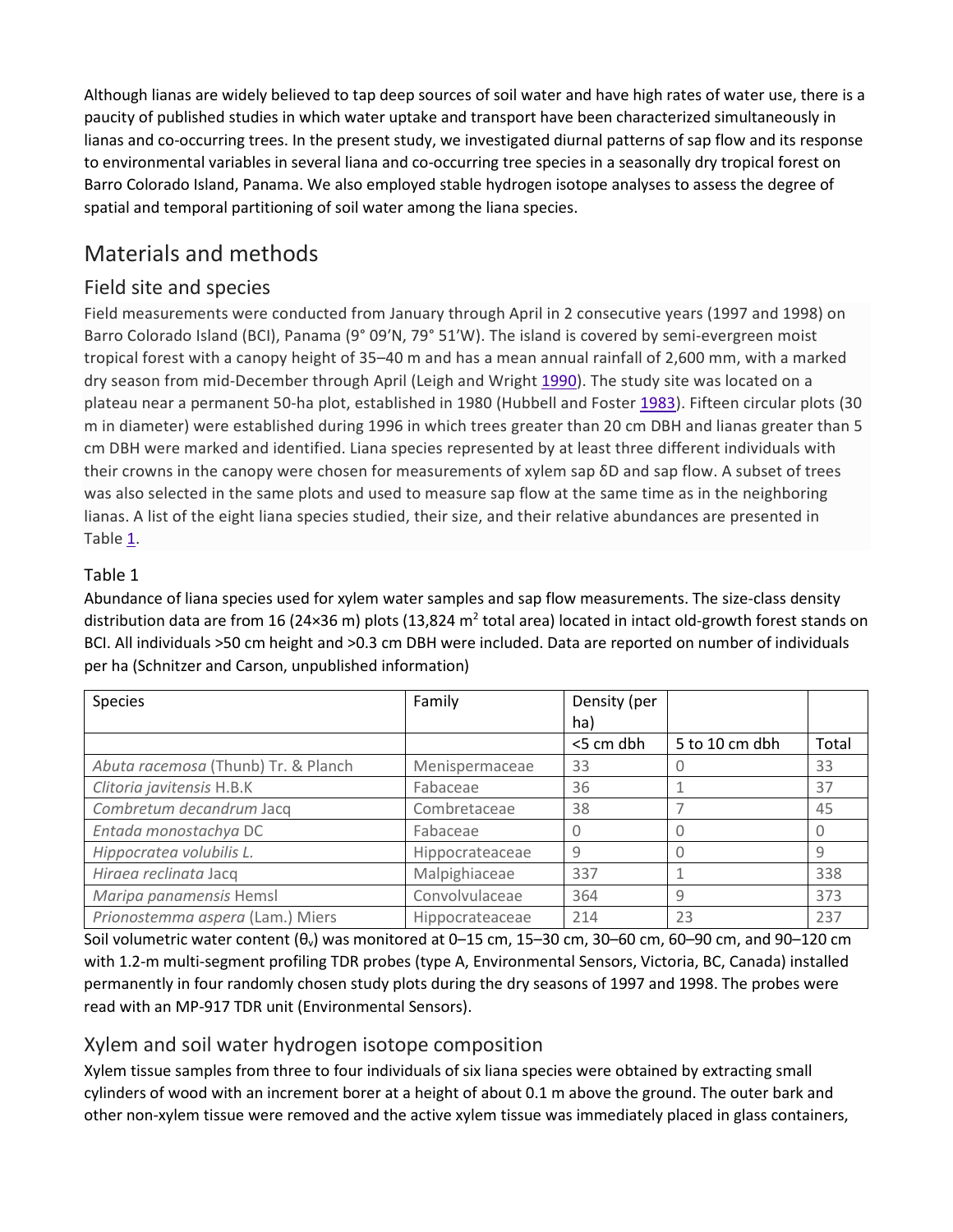sealed with a rubber stopper and Parafilm, and kept frozen until vacuum distillation in the laboratory. Each individual was sampled twice (21 March and 18 April 1997). Soil samples were collected with an auger at 10-cm intervals down to 100 cm in two to three sites with the highest density of the liana species on the same dates that xylem tissue samples were collected.

Soil and xylem samples were sent to Mountain Mass Spectrometry Laboratory (Evergreen, Colo., USA) for preparation and analysis. Water was extracted by cryogenic vacuum distillation and the stable hydrogen isotope composition was analyzed using mass spectroscopy. The stable hydrogen isotope composition was expressed in conventional delta (δ) notation as the D/H ratio relative to the V-SMOW standard (Ehleringer and Osmond [1989;](https://link.springer.com/article/10.1007/s00468-004-0388-x#CR10) Smith and Ziegler [1990\)](https://link.springer.com/article/10.1007/s00468-004-0388-x#CR37):

$$
\delta_{\rm D\%o} = [(D/H_{\rm sample} - D/H_{\rm standard}) - 1] \times 100
$$

data for soil δD were grouped into three intervals: 0–30 cm, 30–60 cm, and 90–120 cm, which showed the highest  $\delta D$  differences and also correlated with  $\theta_v$  values.

#### Sap flow measurements

Sap flow was measured using the constant heat dissipation method described by Granier [\(1985,](https://link.springer.com/article/10.1007/s00468-004-0388-x#CR19) [1987\)](https://link.springer.com/article/10.1007/s00468-004-0388-x#CR20). Pairs of 20-mm-long, 2-mm-diameter temperature probes (UP, Munich, Germany) were installed in the sapwood near the base of the liana and tree stems, approximately at 1.5 m from the ground. The upper (downstream) probe was continuously heated with a constant current power supply (UP, Munich) while the lower unheated probe measured the reference temperature of the sapwood. The protruding portions of both probes were insulated with a layer of foam rubber surrounded by an outer shield of reflective material and transparent plastic. Probe temperatures were recorded continuously with a datalogger (CR21X, Campbell Scientific, Logan, Utah, USA) equipped with a 32-channel multiplexer (AM416, Campbell Scientific) and 10-min averages were stored in a solid-state storage module (SM192, Campbell Scientific). Concurrent measurements were made in a total of 12–18 individuals of lianas and trees distributed between two different plots. Sap flow was measured continuously during a 5–7 day period in each individual on five occasions between January and April 1998.

Sap flux density was calculated from the temperature difference between the probes using an empirical relationship developed by Granier [\(1985\)](https://link.springer.com/article/10.1007/s00468-004-0388-x#CR19) and revalidated by Clearwater et al. [\(1999\)](https://link.springer.com/article/10.1007/s00468-004-0388-x#CR6). Mass flow of sap was obtained by multiplying sap flux density by the sapwood cross-sectional area. Sapwood cross-sectional area was determined by dye injections (0.1% indigo carmine) in the main stem. Upstream cores were extracted after injection and the width of colored sapwood measured to calculate the cross-sectional area of active xylem.

Environmental variables were recorded as 10-min averages with an automated weather station installed on a 40-m canopy tower on BCI. Photosynthetic photon flux density (PPFD) was measured with a quantum sensor LI190SB (Li-Cor, Lincoln, Neb., USA) and atmospheric saturation deficit (ASD) was calculated from measurements of air temperature and relative humidity made with shielded sensors (HMP35C, Campbell Scientific).

To compare sap flow in tree stems with dimensions similar to those of lianas, upper canopy branches of *Ficus insipida* and *Luehea seemannii* trees were accessed with the Smithsonian Tropical Research Institute canopy crane in the Parque Natural Metropolitano near Panama City during the dry season of 1997 (for details on the site and methodology see Andrade et al. [1998\)](https://link.springer.com/article/10.1007/s00468-004-0388-x#CR1). Sap flow in trees and lianas was assumed to be constant across the entire sapwood depth. However, for some Panamanian tree species, sap flux density is maximal in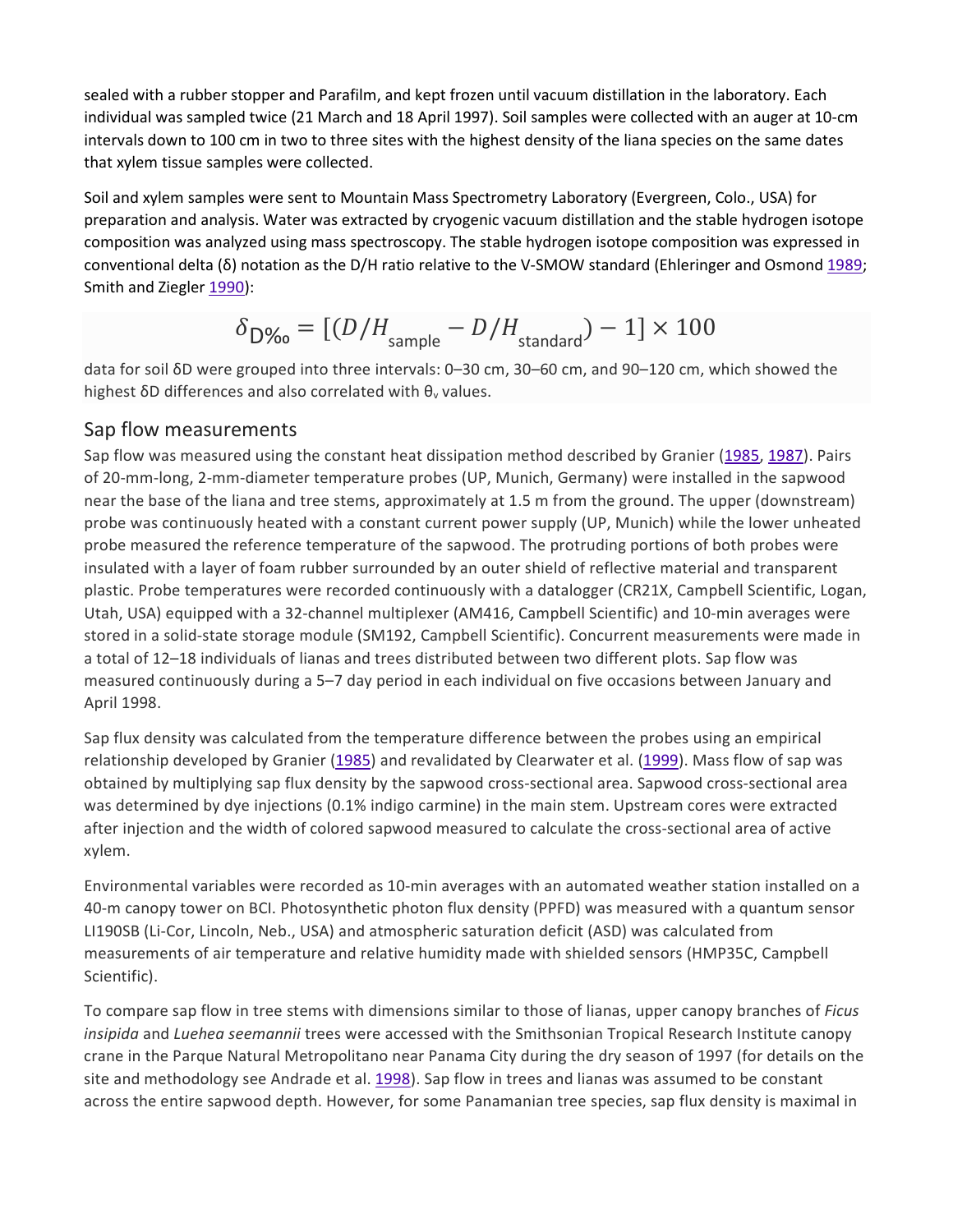the outermost 4 cm of sapwood (where we actually measured it) and declined with increasing distance into the sapwood (James et al. [2002\)](https://link.springer.com/article/10.1007/s00468-004-0388-x#CR25).

#### Statistical analysis

For both liana and tree species, linear correlations were obtained to describe the relationships of maximum sap flux density and both daily duration of maximum sap flux density and the initial slope of the sap flux velocity versus air saturation deficit (ASD) relationship, and also between these two last variables. Maximum sap flow density was determined as the maximum constant value that lasted for more than 30 min with a 5% variation during clear days. Additionally, differences between the liana and tree species were tested for the variables: duration of maximum sap flow and the slope of the sap flux density versus ASD relationship, using a Student *t*test.

## Results

The eight liana species were relatively abundant in the study site. Three species, *Combretum decandrum*, *Maripa panamensis*, and *Prionostemma aspera*, had seven or more individuals per hectare that had already reached the canopy (DBH > 5 cm; Table [1\)](https://link.springer.com/article/10.1007/s00468-004-0388-x#Tab1). On the other hand, *Hiraea reclinata*, *M. panamensis*, and *P. aspera* had the greatest densities of small individuals (>200 per ha). The species *E*. *monostachya* and *H. volubilis* had the largest individuals in our sample (average DBH 11.9 cm and 7.5 cm, respectively) but the lowest densities (Table  $1$ ).

Total rainfall on BCI from January through late April 1997 was 99.6 mm, about 46% of the 68-year average value for the period (Windsor [1990](https://link.springer.com/article/10.1007/s00468-004-0388-x#CR40)). Two significant precipitation events occurred during the 1997 dry season; 41.2 mm of rainfall on 5 and 6 February, and 3[1](https://link.springer.com/article/10.1007/s00468-004-0388-x#Fig1).2 mm on 22 April (Fig. 1). Soil volumetric water content ( $\theta$ <sub>v</sub>) in the upper 30 cm was about 15% prior to the February rainfall, then increased to 32%, after which it declined steadily to a minimum value of [1](https://link.springer.com/article/10.1007/s00468-004-0388-x#Fig1)1% before the rain on 22 April (Fig. 1). Between 30 and 60 cm depth,  $\theta_{\rm v}$  did not increase significantly following the rains in early February and late April, and remained at about 30% during the entire dry season. At 90–120 cm depth,  $\theta_{v}$  remained at about 50% during much of the dry season, then declined slowly to 40% over a 40-day period, but the rains of late April and early May increased it again to 50% (Fig. [1\)](https://link.springer.com/article/10.1007/s00468-004-0388-x#Fig1).

During March and April 1997, soil water δD values decreased from –19.2‰ in the upper 30 cm to –34.2‰ at 30–60 cm depth, and to –49.9‰ at 90–120 cm depth (Fig. [1\)](https://link.springer.com/article/10.1007/s00468-004-0388-x#Fig1). Water samples from springs on BCI during this period yielded an average δD value of about –60‰. In all six liana species from which xylem sap was obtained, δD values were more negative at the end of the dry season (day 108) than near the middle (day 80) of the dry season (Fig. [2\)](https://link.springer.com/article/10.1007/s00468-004-0388-x#Fig2). For example, *Entada monostachya* had the least negative xylem sap δD value (– 27‰) at day 80, implying that soil water uptake was largely restricted to the soil layer between 0 and 60 m (Figs. [1,](https://link.springer.com/article/10.1007/s00468-004-0388-x#Fig1) [2](https://link.springer.com/article/10.1007/s00468-004-0388-x#Fig2)). At day 108, the xylem sap δD value for this species was –52‰, suggesting that most of the water was obtained from depths greater than 100 cm. In *Hippocratea volubilis*, on the other hand, the average xylem sap δD value was –43‰ at the middle of the dry season, suggesting that soil water uptake may have been restricted to soil layers deeper than 60 cm. By day 108, its xylem sap δD value had decreased to –62‰, a value close to that of ground water.

Typical daily courses of sap flow for co-occurring liana and tree species on clear days with comparable PPFD and air saturation deficit regimes are shown in Figs. [3,](https://link.springer.com/article/10.1007/s00468-004-0388-x#Fig3) [4](https://link.springer.com/article/10.1007/s00468-004-0388-x#Fig4), [5.](https://link.springer.com/article/10.1007/s00468-004-0388-x#Fig5) Lianas and trees appeared to differ with respect to two notable features of their daily courses of sap flow. The initial rate of increase in sap flow in the morning was usually greater in lianas than in trees, and maximal or near-maximal rates of sap flow were maintained for a longer period of time in lianas than in trees. Comparisons of the mean duration of maximum sap flux density and the mean initial slope of the relationship between sap flux density and air saturation deficit for all liana and tree species in which sap flow was measured (Table [2\)](https://link.springer.com/article/10.1007/s00468-004-0388-x#Tab2), confirmed the apparent trends seen in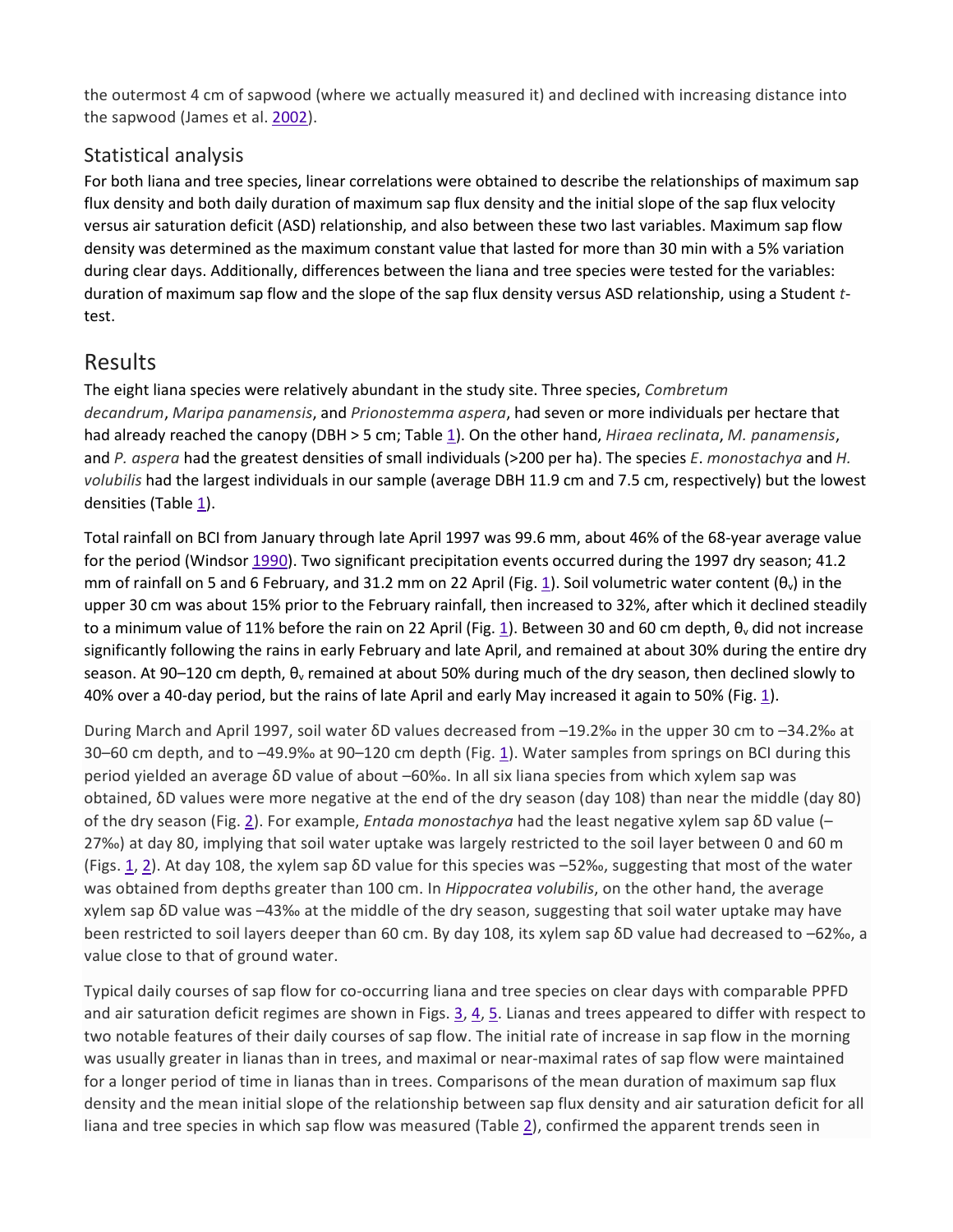Figs. [3,](https://link.springer.com/article/10.1007/s00468-004-0388-x#Fig3) [4](https://link.springer.com/article/10.1007/s00468-004-0388-x#Fig4)[5](https://link.springer.com/article/10.1007/s00468-004-0388-x#Fig5). The mean duration of maximum sap flux density for lianas (3.4 h) was twice that of trees (1.7 h; *P*<0.001), and the mean slope of the morning increase in sap flow with increasing air saturation deficit was more than twice as great in lianas than in trees (*P*<0.001).

#### Table 2

Sap flow characteristics for seven liana species and eight tree species from Barro Colorado Island. Values are means ± SE (*n* = sample size)

|                        | Duration of maximum sap flux density | Slope of sap flux density versus ASD (m | $\mathsf{n}$   |
|------------------------|--------------------------------------|-----------------------------------------|----------------|
|                        | (h)                                  | $h^{-1}$ kPa <sup>-1</sup> )            |                |
| Liana species          |                                      |                                         |                |
| Abuta racemosa         | $2.38 \pm 0.26$                      | $0.13 \pm 0.02$                         | 8              |
| Clitoria javitensis    | $6.83 \pm 0.44$                      | $0.52 \pm 0.04$                         | 3              |
| Combretum              | $1.83 \pm 0.46$                      | $0.22 \pm 0.02$                         | 6              |
| decandrum              |                                      |                                         |                |
| Entada monostachya     | 4.80±0.50                            | $0.39 \pm 0.06$                         | 8              |
| Hippocratea volubilis  | 4.60±0.76                            | $0.40 \pm 0.06$                         | 7              |
| Hiraea reclinata       | $1.25 \pm 0.25$                      | $0.03 \pm 0.01$                         | 4              |
| Prionostemma aspera    | $2.14 \pm 0.57$                      | $0.15 \pm 0.05$                         | 7              |
| Mean $±$ SE            | 3.40±0.31                            | $0.26 \pm 0.03$                         | 43             |
| Tree species           |                                      |                                         |                |
| Alseis blackiana       | $1.35 \pm 0.51$                      | $0.10 \pm 0.02$                         | $\overline{7}$ |
| Guatteria dumetorum    | $0.56 \pm 0.03$                      | $0.11 \pm 0.00$                         | 3              |
| Hura crepitans         | $2.93 \pm 0.43$                      | $0.10\pm0.02$                           | 3              |
| Luehea seemannii       | $1.46 \pm 0.25$                      | $0.19 \pm 0.02$                         | 5              |
| Platimiscium pinnatum  | $2.57 \pm 0.41$                      | $0.13 \pm 0.02$                         | 8              |
| Quararibea asterolepis | $0.98 \pm 0.20$                      | $0.09 \pm 0.02$                         | 6              |
| Trichilia tuberculata  | $1.73 \pm 0.33$                      | $0.11 \pm 0.01$                         | 9              |
| Virola surinamensis    | 1.86±0.33                            | $0.06 \pm 0.02$                         | 4              |
| Mean $±$ SE            | 1.68±0.12                            | $0.11 \pm 0.01$                         | 45             |

Maximum sap flux density decreased sharply and then more gradually with increasing DBH for both lianas and tree branches and stems (Fig. [6a,b](https://link.springer.com/article/10.1007/s00468-004-0388-x#Fig6)). For a stem size of about 5 cm DBH the maximum sap flow was about 0.4 m h<sup>-1</sup> and decreased exponentially to about 0.15 m h<sup>-1</sup> for a stem size of about 20 cm DBH. All lianas and trees conformed to the same linear relationship between daily sap flow and DBH (Fig.  $6c$ ).

## **Discussion**

We found that six liana species utilized water from soil layers deeper than 30 cm during the middle of the dry season (average xylem δD=–35‰) and all species switched to deeper water sources (more than 60 cm deep) by the end of the dry season (average xylem δD=–48‰). The largest seasonal changes in xylem water δD occurred in relatively large individuals of *E. monostachya* and *H. volubilis*. This pattern was not observed in larger trees, which tend to extract water from shallower sources than do smaller trees as the dry season progresses (Meinzer et al. [1999\)](https://link.springer.com/article/10.1007/s00468-004-0388-x#CR29).

The results in Fig. [1](https://link.springer.com/article/10.1007/s00468-004-0388-x#Fig1) suggest that soil water at depth remains readily available during the dry season on Barro Colorado Island. There was little change in soil volumetric water content  $(\theta_v)$  at 90–120 cm depths during the dry season of both 1997 and 1998. Shallower water content differed between the 2 years, however. During the 1998 dry season (El Niño year), three main precipitation events did not permit θ<sup>v</sup> at 0–30 cm depth to drop below 15% (data not shown), although the total amount of rainfall for that period was similar to the 1997 dry season. During the dry season of 1997, however, there was a significant decrease in  $\theta_{\rm v}$  at 0–30 cm depth due to evapotranspiration (Fig. [1\)](https://link.springer.com/article/10.1007/s00468-004-0388-x#Fig1). The duration and severity of the dry season in lowland seasonal Panamanian forests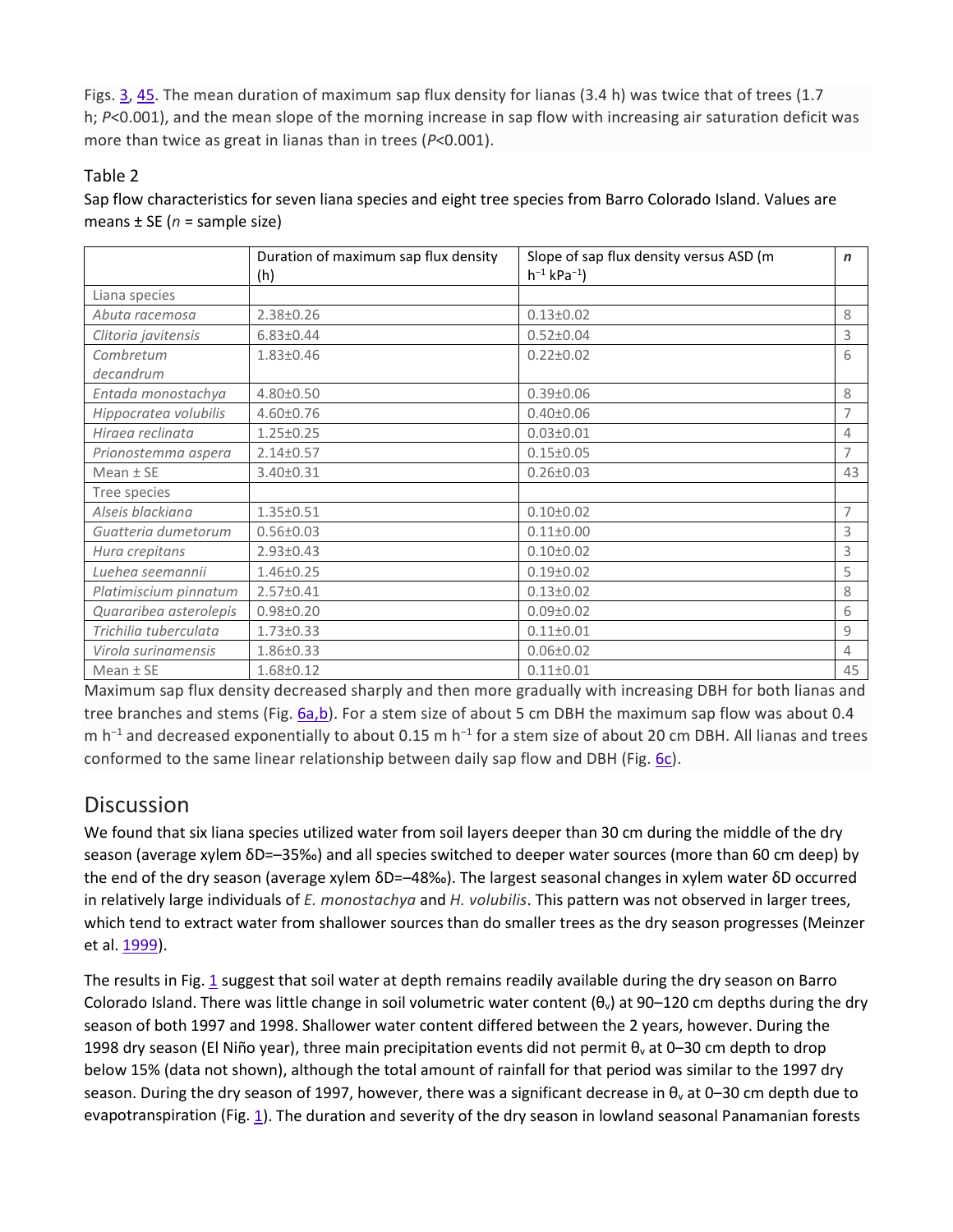can vary considerably (Windsor [1990\)](https://link.springer.com/article/10.1007/s00468-004-0388-x#CR40). Though El Niño lowers total annual precipitation, it does not necessarily affect the length of the dry season.

Pronounced droughts may affect shallow-rooted understory plants and even some trees in tropical forests (Becker et al. [1988;](https://link.springer.com/article/10.1007/s00468-004-0388-x#CR2) Chiarello et al. [1987;](https://link.springer.com/article/10.1007/s00468-004-0388-x#CR5) Oberbauer et al. [1987\)](https://link.springer.com/article/10.1007/s00468-004-0388-x#CR32). Soil water potentials measured at 20 cm depth during a dry season on the plateau of Barro Colorado Island dropped to –2.3 MPa, which affected the predawn water potentials of the shallow-rooted *Psychotria horizontalis* but not those of the deep-rooted *Trichilia tuberculata* (Becker et al. [1988\)](https://link.springer.com/article/10.1007/s00468-004-0388-x#CR2). Although it has been suggested that shrubs and tree saplings may have roots at depths between 30 to 120 cm on Barro Colorado Island, an irrigation experiment did not show any change in tree phenology of the Barro Colorado Island forests (Wright [1996\)](https://link.springer.com/article/10.1007/s00468-004-0388-x#CR41), suggesting that most species have access to the water table during the dry season. Indeed, some canopy trees in this forest have been shown to extract water from deeper and more reliable sources to maintain similar sap flow rates during the dry season (Meinzer et al. [1999\)](https://link.springer.com/article/10.1007/s00468-004-0388-x#CR29).

Lianas are considered among the most deep-rooted species in tropical forests and there is evidence that their roots can grow belowground to a depth of several meters (Holbrook and Putz [1996;](https://link.springer.com/article/10.1007/s00468-004-0388-x#CR21) Tyree and Ewers [1996\)](https://link.springer.com/article/10.1007/s00468-004-0388-x#CR39). Using stable hydrogen composition of xylem water, Jackson et al. [\(1995\)](https://link.springer.com/article/10.1007/s00468-004-0388-x#CR23) found that the liana *Bauhinia* sp. had access to water from much deeper portions of the soil profile compared to sympatric tree species.

A notable feature of daily courses of sap flow in some of the liana studied was a rapid early morning increase to a plateau of several hours duration (e.g. Figs. [4b](https://link.springer.com/article/10.1007/s00468-004-0388-x#Fig4), [5b\)](https://link.springer.com/article/10.1007/s00468-004-0388-x#Fig5). Strong stomatal limitation of water loss apparently allowed sap flow to remain nearly constant despite increasing air saturation deficit. The daily courses of basal sap flow for lianas showed two distinct patterns (Figs.  $3.4.5$  $3.4.5$  $3.4.5$  panel b). Similar patterns were observed in the daily courses of sap flow for two liana species in a dry tropical forest in Mexico (Fitchner and Schulze [1990\)](https://link.springer.com/article/10.1007/s00468-004-0388-x#CR13). Sensitivity of stomata to humidity has been documented for some temperate and tropical liana species (Castellanos [1991;](https://link.springer.com/article/10.1007/s00468-004-0388-x#CR4) Teramura et al. [1991\)](https://link.springer.com/article/10.1007/s00468-004-0388-x#CR38), where stomatal closure with increasing ASD resulted in a little or no increase in the rate of water loss. Sustained maximum transpiration rates can also be maintained by a large water storage capacity, as observed in some large tropical trees (Goldstein et al. [1998\)](https://link.springer.com/article/10.1007/s00468-004-0388-x#CR18). Teramura et al. [\(1991\)](https://link.springer.com/article/10.1007/s00468-004-0388-x#CR38) suggested that the ability of temperate lianas to maintain relatively high leaf water potentials despite high transpiration rates may be associated with considerable amounts of stored water, possibly located in large tuberous roots (Forseth and Teramura [1987\)](https://link.springer.com/article/10.1007/s00468-004-0388-x#CR15). Large tubers have been observed in some tropical lianas (Tyree and Ewers [1996\)](https://link.springer.com/article/10.1007/s00468-004-0388-x#CR39). However, there was no evidence that the liana species in this study possess this type of underground organ, and we therefore suspect that the flat profile of sap flow time courses results from stomatal control. Because maximum stem diameter and sap wood volume are typically smaller in lianas than in trees, maximum stem water storage capacities in lianas are expected to be smaller than in trees. However, the architecture of many lianas, consisting of leafy stems in the canopy supported by long sections of thick, leafless stem, may enhance their stem water storage capacity relative to transpiring leaf area. Our results raise a number of questions regarding the water storage capacity, stomatal behavior, and regulation of water balance among different liana species. For example, relatively high transpiration rates are maintained over an extensive portion of the day in *C. javitensis*, which has very slender stems and therefore potentially low stem water storage capacity. This species is among the 20 most abundant liana species in the BCI forest (Table [1;](https://link.springer.com/article/10.1007/s00468-004-0388-x#Tab1) Putz [1984](https://link.springer.com/article/10.1007/s00468-004-0388-x#CR33)), and would be a good candidate for future ecophysiological studies.

The xylem sap flux density (sap flow rate per cross-sectional area of sapwood) in vines of a Mexican dry forest was several times greater than rates reported for temperate trees (Fichtner and Schulze [1990\)](https://link.springer.com/article/10.1007/s00468-004-0388-x#CR13). Nevertheless, maximum sap flux densities in lianas on Barro Colorado Island were similar to those in tree branches with comparable cross-sectional area (Fig. [6\)](https://link.springer.com/article/10.1007/s00468-004-0388-x#Fig6), consistent with recent universal allometric scaling models for plant vascular systems (Meinzer et al. [2001\)](https://link.springer.com/article/10.1007/s00468-004-0388-x#CR30). According to the Hagan–Poiseulle equation describing water transport in conduits, larger vessels should result in higher sapflow velocities at a given pressure gradient (Nobel [1991\)](https://link.springer.com/article/10.1007/s00468-004-0388-x#CR31).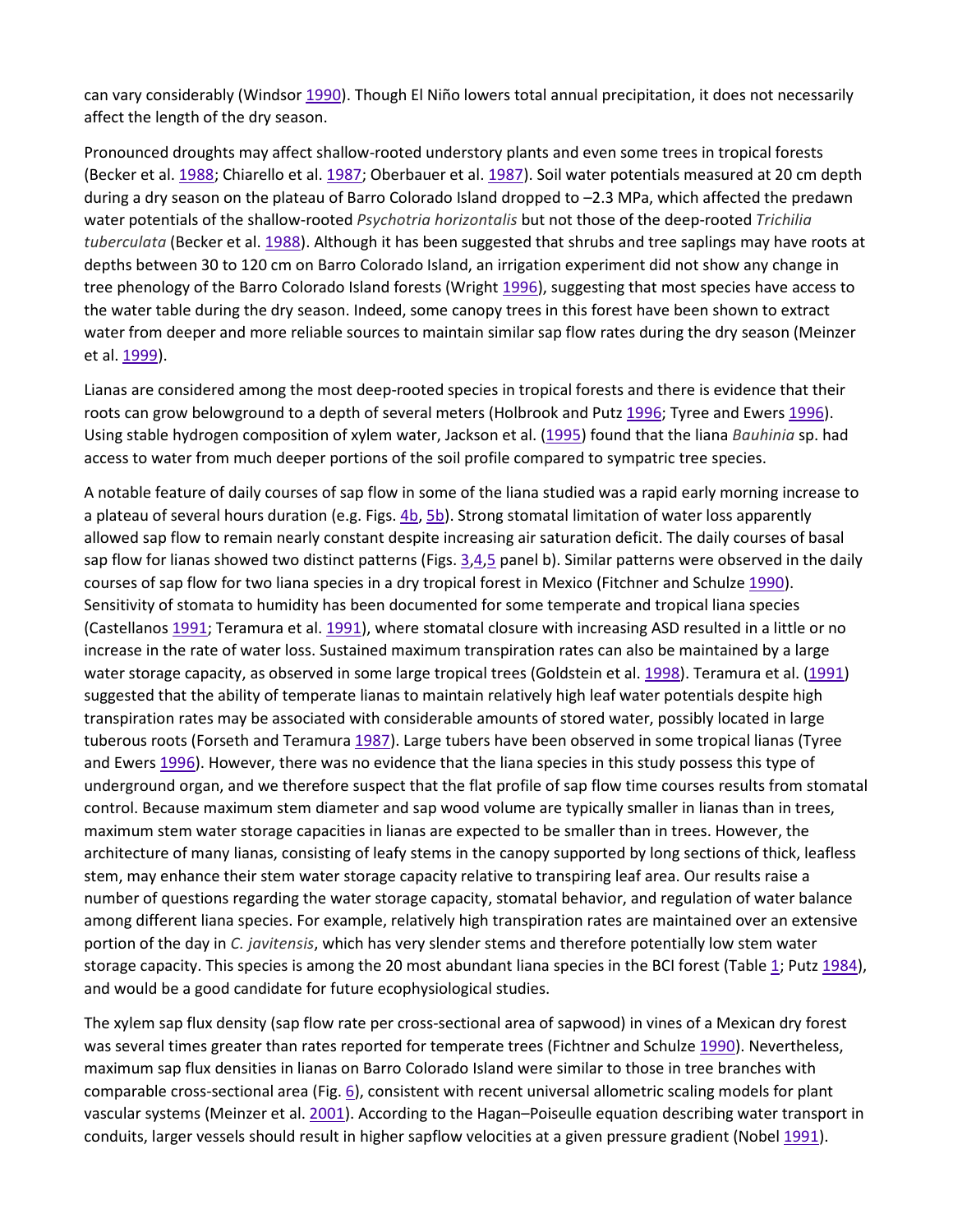However, high specific hydraulic conductivity associated with larger vessels in lianas could result in smaller water potential gradients in lianas than in trees, and therefore similar sap velocities in trees and lianas (Ewers et al. [1991;](https://link.springer.com/article/10.1007/s00468-004-0388-x#CR12) Tyree and Ewers [1996\)](https://link.springer.com/article/10.1007/s00468-004-0388-x#CR39). It is important to note that because sap velocity cannot be measured directly with techniques commonly used to measure sap flux density, sap flux density is an unreliable indicator of true sap velocity as shown by tracer studies (James et al. [2003\)](https://link.springer.com/article/10.1007/s00468-004-0388-x#CR26).

In summary, our observations that lianas tap shallow sources of soil water at the beginning of the dry season and that sap flux density is similar in lianas and trees of equivalent stem diameter do not support the common assumptions that lianas rely primarily on deep soil water and that they have higher rates of sap flux density than co-occurring trees of similar stem size. Maximum sap flow rates with deuterated tracers should be measured in lianas and co-occurring trees to assess if predictions made based on xylem anatomy are correct.

#### **Notes**

#### Acknowledgements

This research was supported by National Science Foundation grant IBN-9419500. S.S. was partially supported by NSF grant DEB-9527729 and the Garden Club of Allegheny County. We thank Smithsonian Tropical Research Institute for providing facilities and logistical support, and Sandra Bucci, Christian Cruz, José Luis Justavino, and Luis Mejía for field assistance. Dr. Eric Graham and one anonymous reviewer provided helpful comments on an earlier version of the manuscript



Fig. 1. Soil volumetric water content at different depths during the 1997 dry season on Barro Colorado Island, Panama (*n*=2–4 soil probes). *Arrows* show rainfall events greater than 10 mm. Average delta deuterium (δD) is shown for each soil depth in March and April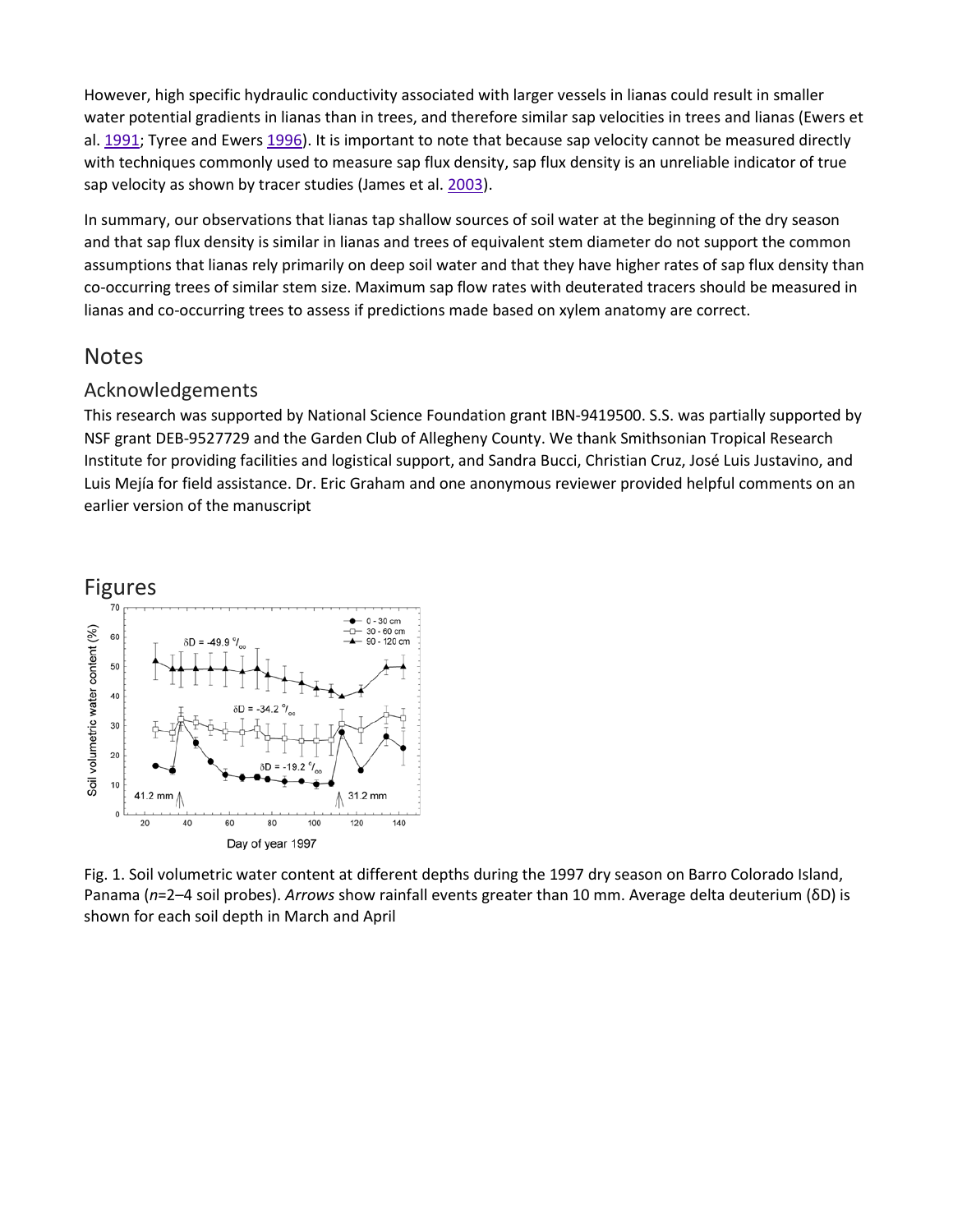

Fig. 2 Average xylem sap delta deuterium (δD) sampled on 21 March (day 80) and 18 April (day 108), 1997 for six liana species (*n*=4 plants; *upper panel*) and soil and springs δD sampled on the same dates (*n*=6 samples; *lower panel*) on Barro Colorado Island, Panama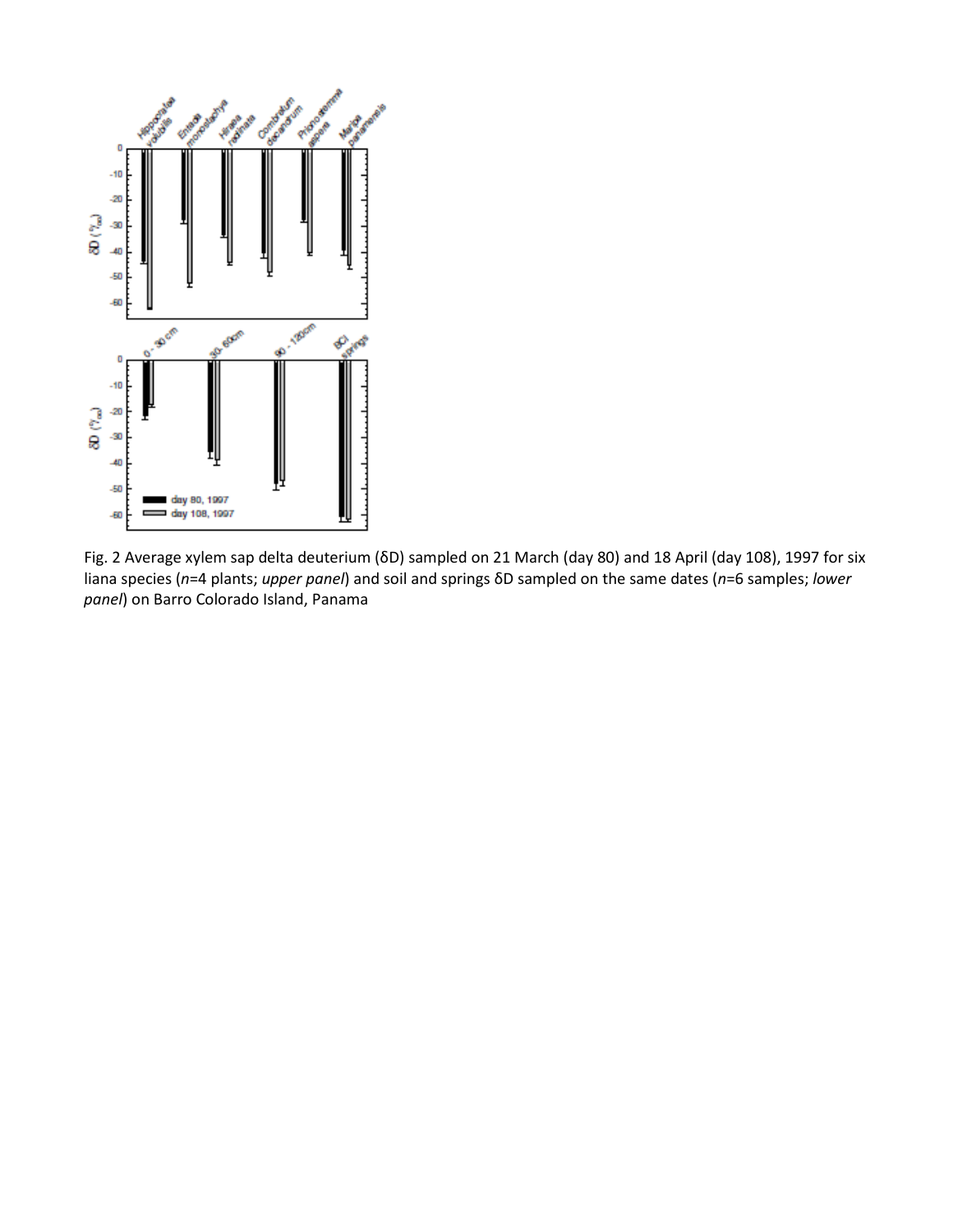

Fig. 3 Diurnal courses of **a** photosynthetic photon flux density (*PPFD*, *solid line*) and air saturation deficit (*dotted line*), **b** basal sap flux density for the liana *Abuta racemosa*, and **c** basal sap flow for the tree species *Luehea seemannii* and *Platimiscium pinnatum*, on 11 February 1998 (day 42)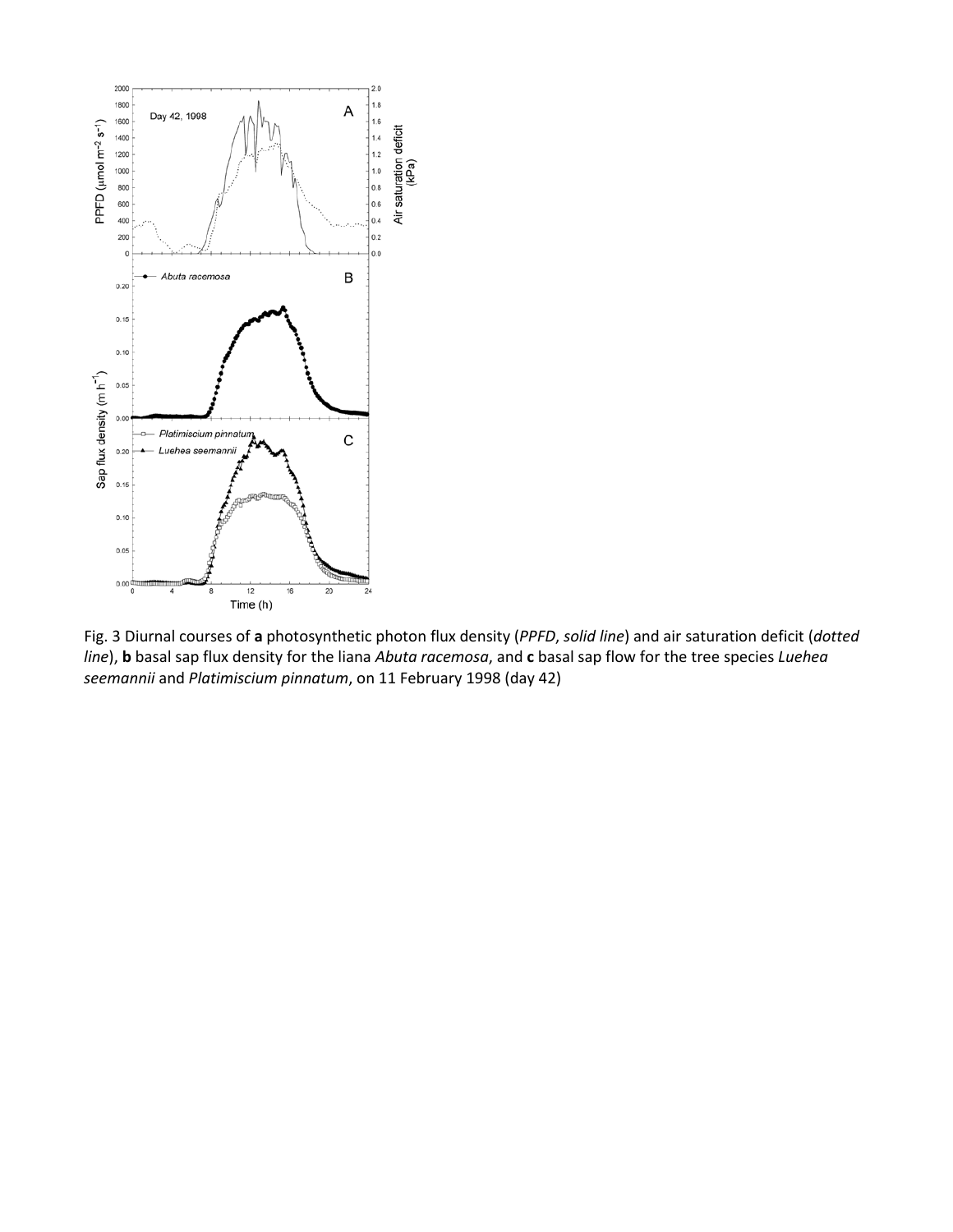

Fig. 4 Diurnal courses of **a** photosynthetic photon flux density (*PPFD*, *solid line*) and air saturation deficit (*dotted line*), **b** basal sap flux density for the liana *Entada monostachya*, and **c** basal sap flow for the tree species *Alseis blackiana* and *Quararibea asterolepis*, on 20 February 1998 (day 51)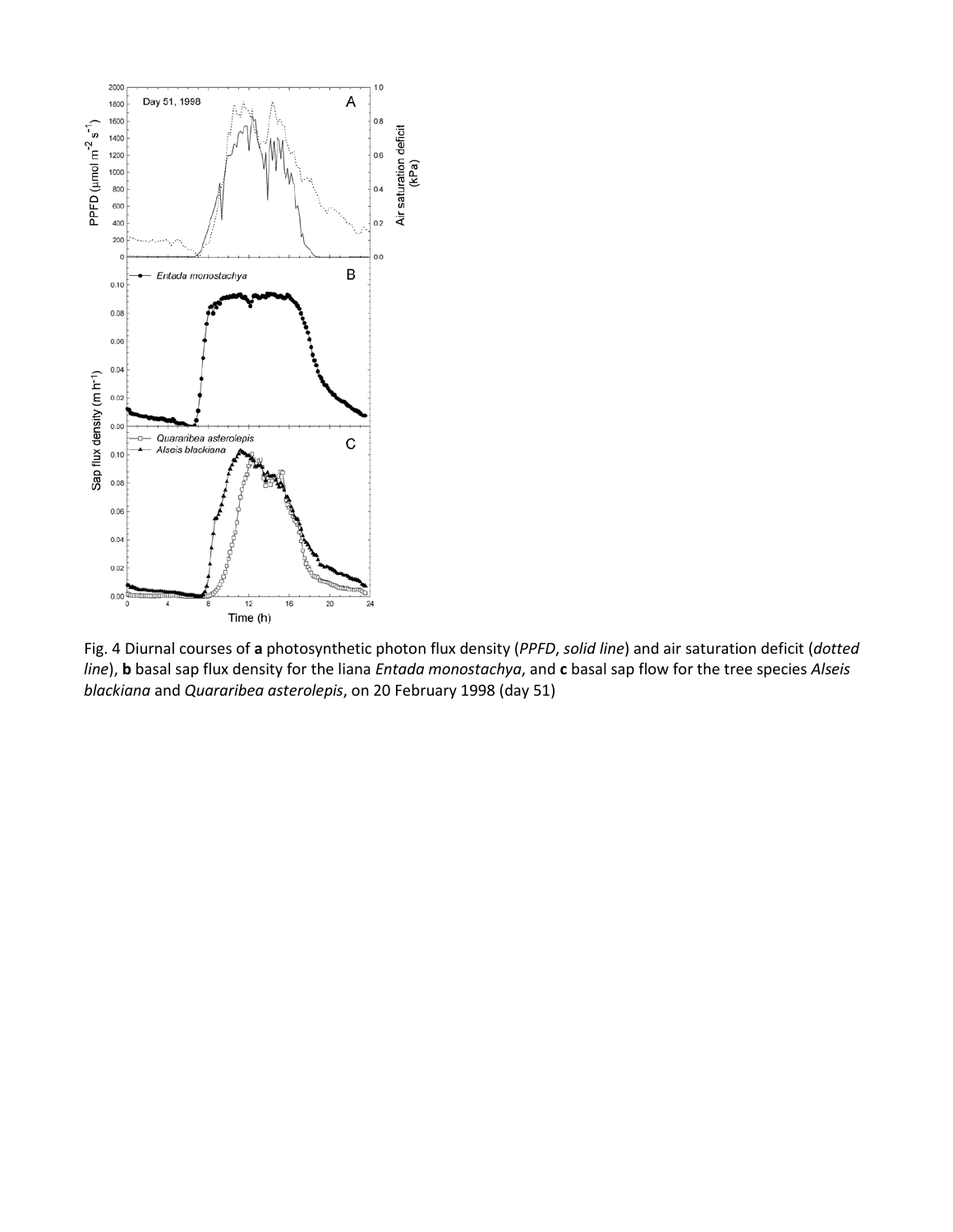

Fig. 5 Diurnal courses of **a** photosynthetic photon flux density (*PPFD*, *solid line*) and air saturation deficit (*ASD*, *dotted line*), **b** basal sap flux density for the liana *Hippocratea volubilis*, and **c** basal sap flow for the tree species *Guatteria dumetorum* and *Trichilia tuberculata*, on 20 March 1998 (day 79)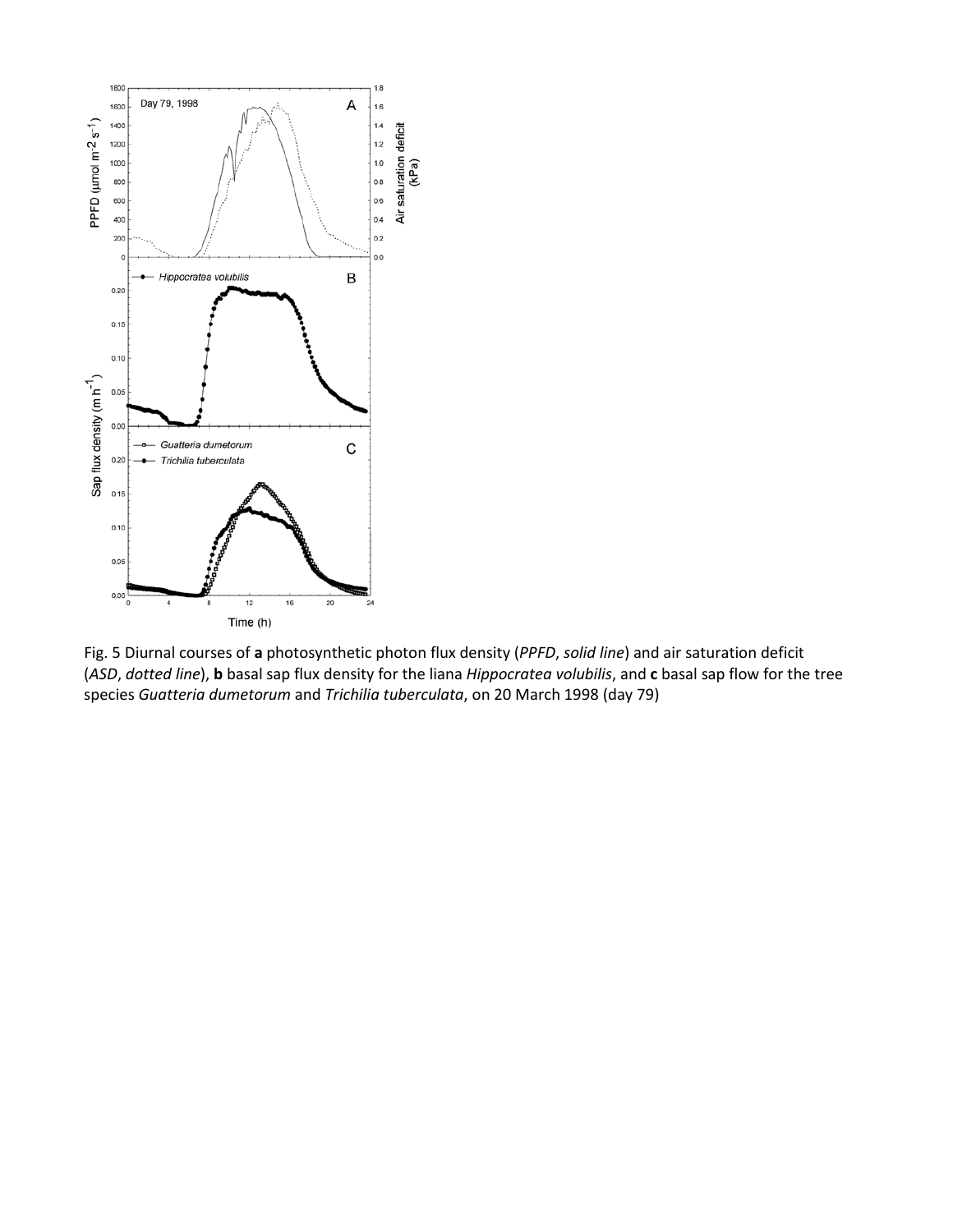

Fig. 6 **a**, **b** Maximum sap flux density and **c** maximum daily sap flow for lianas (*open symbols*) and branches and trees (*closed symbols*) as a function to diameter at breast height. *Open circle Hippocratea volubilis*, *open square Entada monostachya*, *open diamond Clitoria javitensis*, *open triangle Abuta racemosa*, *diamond with a dot within Combretum decandrum*, *open inverted triangle Prionostemma aspera*, *black circle Trichilia tuberculata*, *black square Luehea seemannii*, *black triangle Platimiscium pinnatum*,*black inverted triangle Quararibea asterolepis*, *black diamondAlseis blackiana*, *dark bordered circle Ficus insipida*, *dark bordered square Guatteria dumetorum*, *hexagonOchroma pyramidale*, *circle with a dot within Cecropia obtusifolia*. Values for tree branches from 4 to 6 cm diameter were measured in 1997 and other values were measured in 1998

### References

Andrade JL, Meinzer FC, Goldstein G, Holbrook NM, Cavelier J, Jackson P, Silvera K (1998) Regulation of water flux through trunks, branches, and leaves in trees of a lowland tropical forest. Oecologia 115:463–471 Becker P, Rabenold PE, Idol JR, Smith AP (1988) Water potential gradients for gaps and slopes in a Panamanian tropical moist forest's dry season. J Trop Ecol 4:173–184

Carlquist S (1985) Observations on functional wood histology of vines and lianas: vessel dimorphism, tracheids, vasicentric tracheids, narrow vessels, and parenchyma. Aliso 11:139–157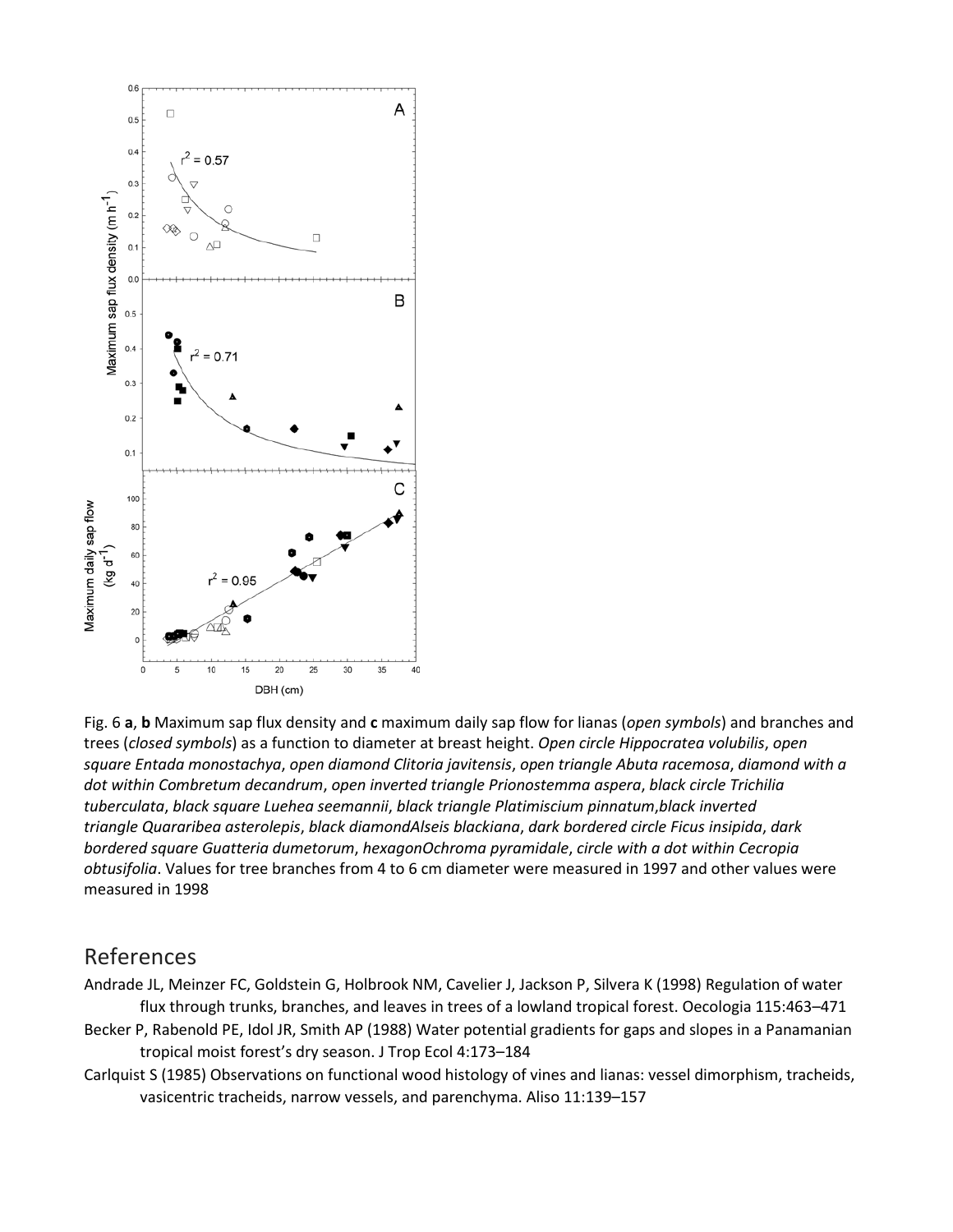Castellanos AE (1991) Photosynthesis and gas exchange of vines. In: Putz FE, Mooney HA (eds) The biology of vines. Cambridge University Press, Cambridge, pp 181–204

Chiarello NR, Field CB, Mooney HA (1987) Midday wilting in a tropical pioneer tree. Funct Ecol 1:3–11

- Clearwater MJ, Meinzer FC, Andrade JL, Goldstein G, Holbrook NM (1999) Potential errors in measurements of non-uniform sap flow using heat dissipation probes. Tree Physiol 19:681–687
- Dawson TE (1996) Determining water use by trees and forests from isotopic, energy balance and transpiration analyses: the roles of tree size and hydraulic lift. Tree Physiol 16:263–272
- Dawson TE, Pate JS (1996) Seasonal water uptake and movement in root systems of Australian phraeatophytic plants of dimorphic root morphology: a stable isotope investigation. Oecologia 107:13–20
- Ehleringer JR, Dawson TE (1992) Water uptake by plants: perspectives from stable isotopes. Plant Cell Environ 15:1073–1082
- Ehleringer JR, Osmond CB (1989) Stable isotopes. In: Pearcy RW, Ehleringer JR, Mooney HA, Rundel PW (eds) Plant physiological ecology. Field, methods and instrumentation. Chapman and Hall, London, pp 281– 300
- Ewers FW, Carlton MR, Fisher JB, Kolb KJ, Tyree MT (1997) Vessel diameters in roots versus stems of tropical lianas and other growth forms. IAWA J 18:261–279
- Ewers FW, Fisher JB, Fichtner K (1991) Water flux and xylem structure in vines. In: Putz FE, Mooney HA (eds) The biology of vines. Cambridge University Press, Cambridge, pp 127–160
- Fichtner K, Schulze E-D (1990) Xylem water flow in tropical vines as measured by a steady state heating method. Oecologia 82:351–361
- Flanagan LB, Ehleringer JR, Marshall JD (1992) Differential uptake of summer precipitation among co-occurring trees and shrubs in a pinyon-juniper woodland. Plant Cell Environ 15:831–836
- Forseth IN, Teramura AH (1987) Field photosynthesis, microclimate and water relations of an exotic temperate liana, *Pueraria lobata*, kudzu. Oecologia 71:262–267
- Gartner BL, Bullock SH, Mooney HA, Brown VB, Whitbeck JL (1990) Water transport properties of vine and tree stems in a tropical deciduous forest. Am J Bot 77:742–749
- Gentry AH (1991) The distribution and evolution of climbing plants. In: Putz FE, Mooney HA (eds) The biology of vines. Cambridge University Press, Cambridge, pp 3–49
- Goldstein G, Andrade JL, Meinzer FC, Holbrook NM, Cavelier J, Jackson P, Celis A (1998) Stem water storage and diurnal patterns of water use in tropical forest canopy trees. Plant Cell Environ 21:397–406
- Granier A (1985) Une nouvelle méthode pour la mesure du flux de sève brute dans le tronc des arbres. Ann Sci For 42:193–200
- Granier A (1987) Evaluation of transpiration in a Douglas-fir stand by means of sap flow measurements. Tree Physiol 3:309–320
- Holbrook NM, Putz FE (1996) Physiology of tropical vines and hemiepiphytes: plants that climb up and plants that climb down. In: Mulkey SS, Chazdon RL, Smith AP (eds) Tropical forest plant ecophysiology. Chapman & Hall, New York, pp 363–394
- Hubbell SP, Foster RB (1983) Diversity of canopy trees in a neotropical forest and implications for conservation. In: Sutton SJ, Whitmore TC, Chadwick AC (eds) Tropical rainforest: ecology and management. Blackwell Scientific, Oxford, pp 25–41
- Jackson PC, Cavelier J, Goldstein G, Meinzer FC, Holbrook NM (1995) Partitioning of water resources among plants of a lowland tropical forest. Oecologia 101:197–203
- Jackson PC, Meinzer FC, Bustamante M, Goldstein G, Franco A, Rundel PW, Caldas L, Igler E, Causin F (1999) Partinioning of soil water among tree species in a Brazilian Cerrado ecosystem. Tree Physiol 19:717–724
- James SA, Clearwater MJ, Meinzer FC, Goldstein G (2002) Heat dissipation sensors of variable length for the measurement of sap flow in trees with deep sapwood. Tree Physiol 22:277–283